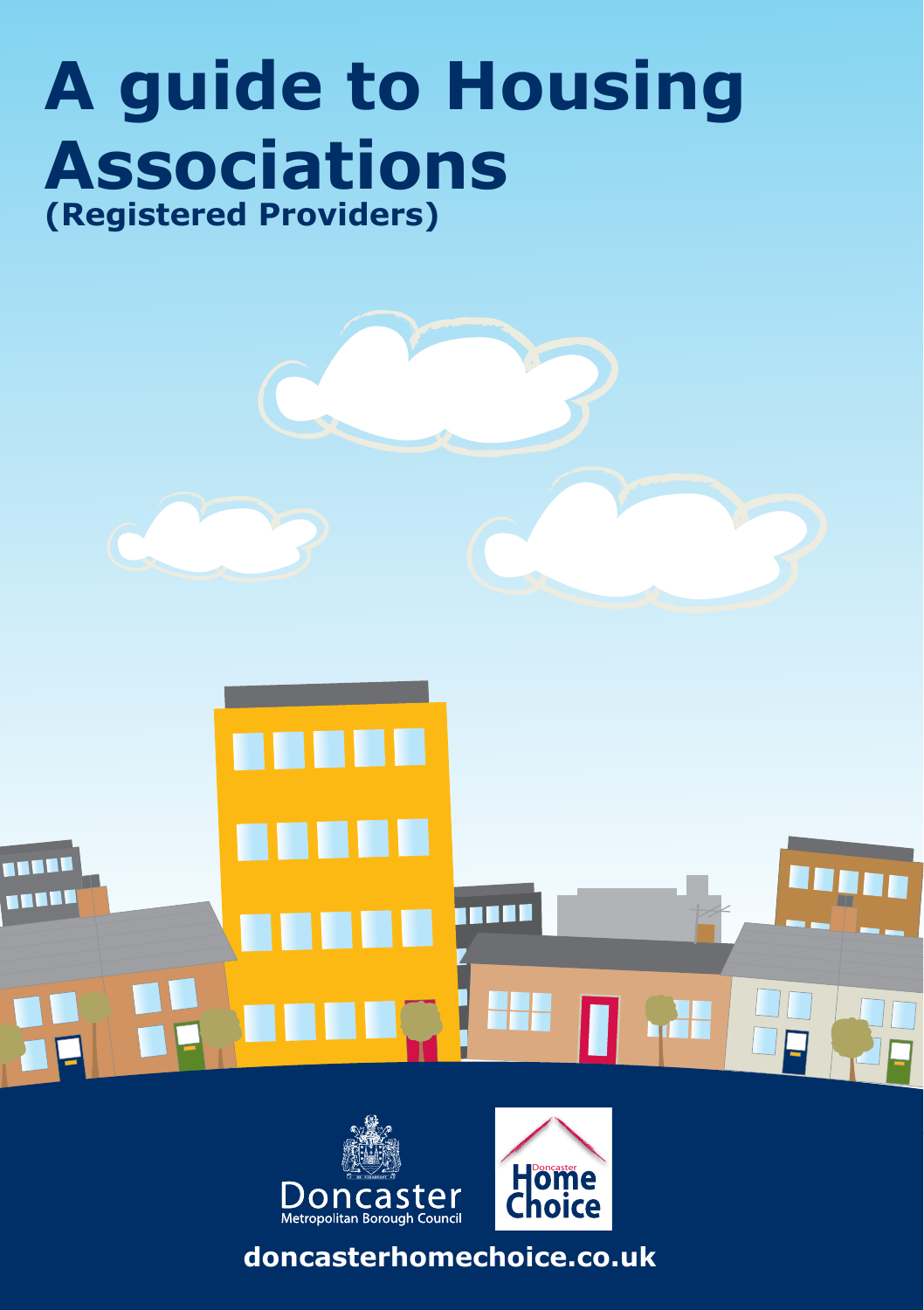### **Page**

- **2. What are Housing Associations?**
- **2. What kinds of property are available?**
- **3. Can I buy a Housing Association home?**
- **3. How do I apply for a Housing Association home?**
- **4. What kind of tenancy will I have?**
- **4. What happens if I want to leave?**
- **5. What do I do if I have a complaint?**
- **5. Housing Association contacts**
- **9. Useful contacts**
- **10. Other housing options**

Information can be made available in other formats such as large print, Braille or audio tape on request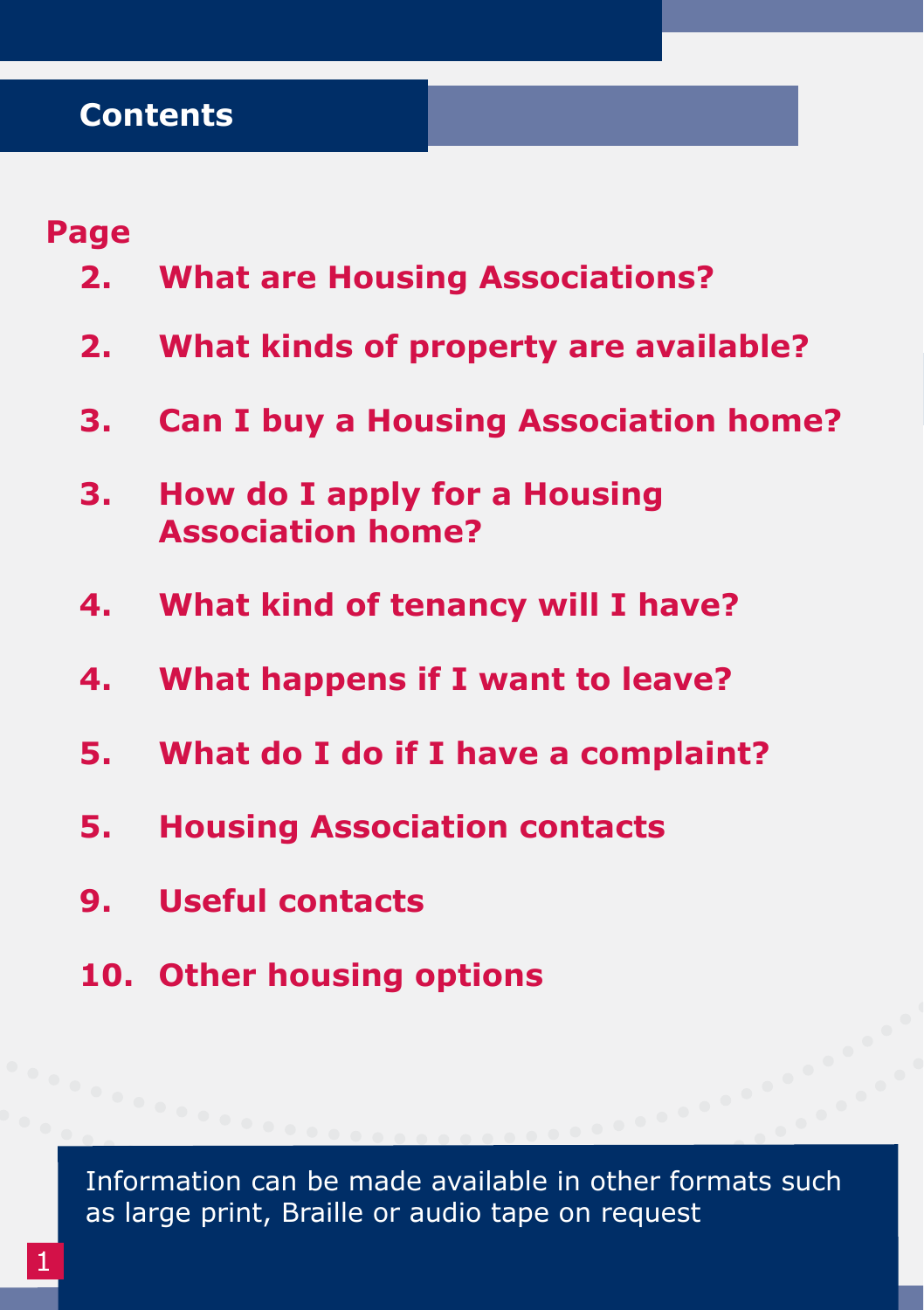If you are looking to rent a home in Doncaster, you may want to consider renting from a Housing Association (Registered Provider).

This leaflet can help you if you are unsure how to access Housing Association (Registered Provider) tenancies or if you want to know more about the kind of tenancy you would have.

### **What are Housing Associations?**

Housing Associations provide affordable housing in many areas of Doncaster.

Housing Associations are run as not-for-profit businesses. This means that any surplus is put back into the organisation to maintain existing homes and to help finance new ones. At present there are various Housing Associations providing accommodation in Doncaster.

# **What kinds of property are available?**

Some Housing Associations in Doncaster only have properties for elderly or disabled people. Most, however, supply a mix of property types, including houses and flats suitable for families, couples or single people.

Some Housing Associations also provide housing for people who need support. This can include sheltered housing for elderly people, or schemes for young single people who need help with training and finding employment.

You can contact the Housing Associations individually or visit their websites to find out more about what types of property they have for rent and join their waiting lists.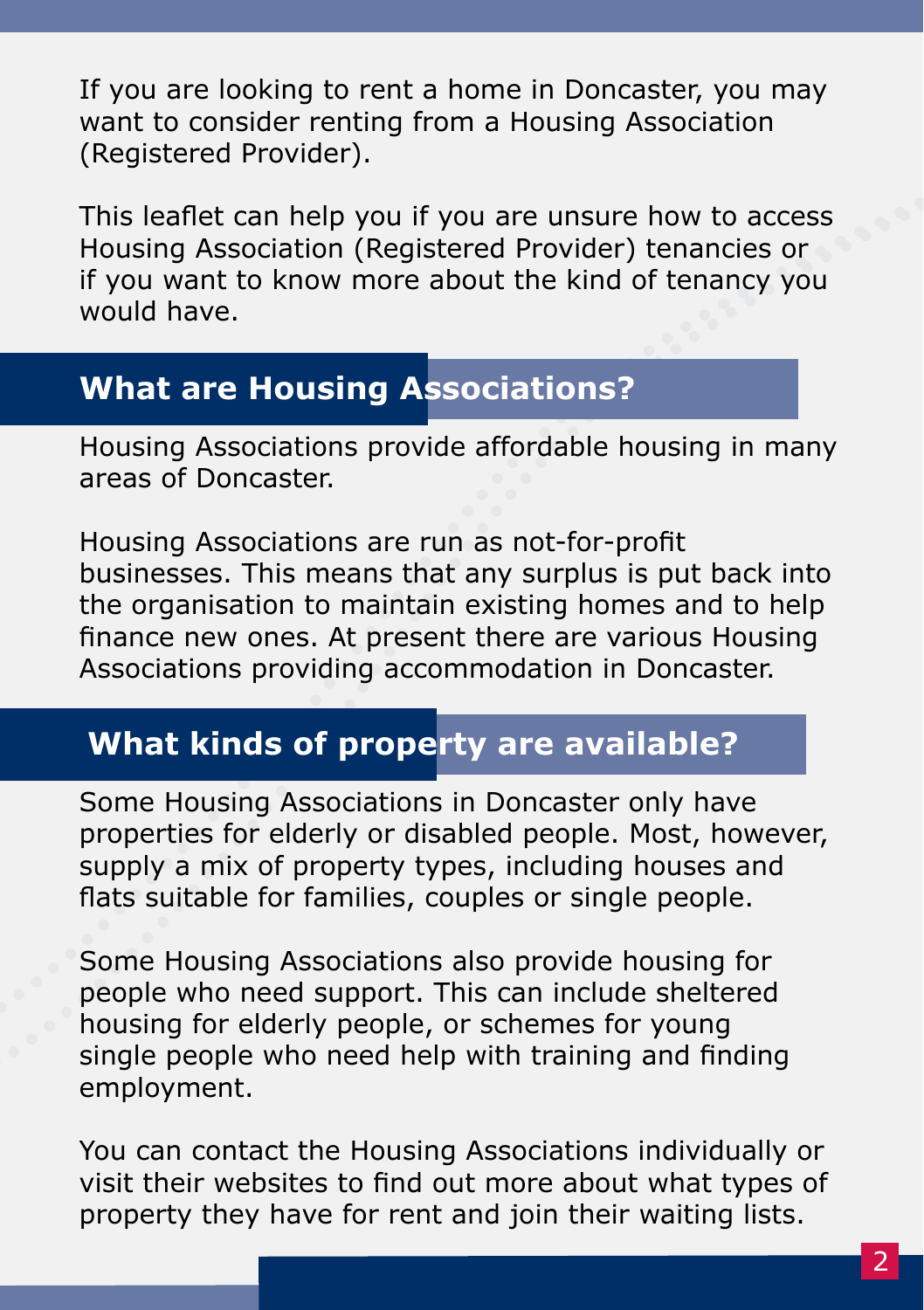Visit www.doncasterhomechoice.co.uk for further information and find a list of where their developments are under the Partners and other Housing Options link.

## **Can I buy a Housing Association home?**

Some Housing Associations provide homes for sale or shared ownership through low cost home ownership schemes known as "HomeBuy".

To find out more about these schemes, either contact the relevant Housing Associations directly, or contact Plumlife, the designated HomeBuy Agent for Yorkshire (www.plumlife.co.uk).

# **How do I apply for a Housing Association home?**

Housing Associations let a proportion of their properties to people from the Doncaster Council housing register. St. Leger Homes nominates, in order of priority, people who have bid on the property. The properties will be advertised on the Doncaster HomeChoice website each week.

To join Doncaster Councils housing register, or to amend an existing application, log on to your account at www.doncasterhomechoice.co.uk or you can contact the Doncaster HomeChoice team on 01302 862628.

You can also apply directly to the Housing Association as they have their own waiting lists. Every Housing Association has its own lettings policy. Contact details for all of the Housing Associations that operate in Doncaster are at the end of this leaflet.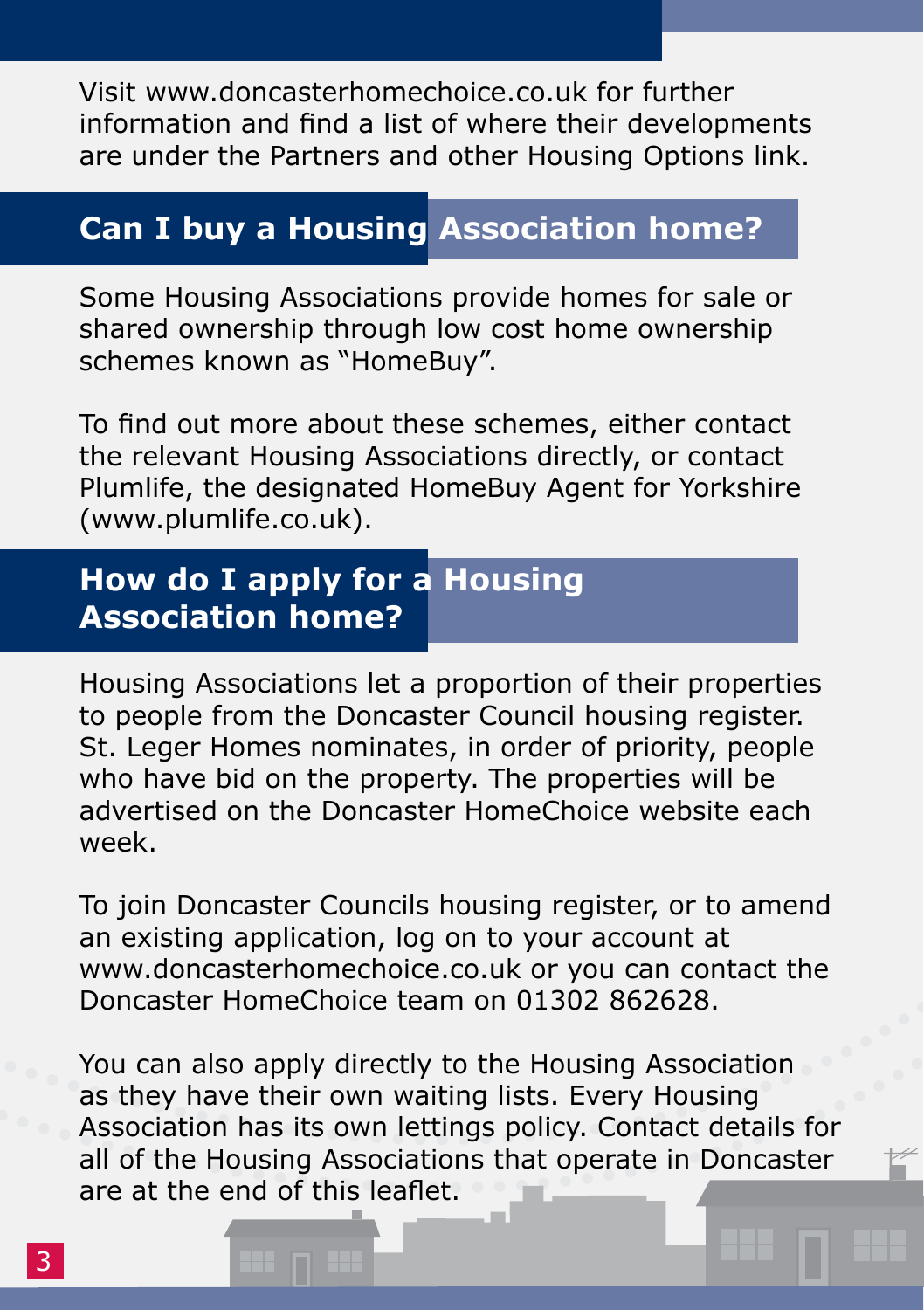If a Housing Association is able to offer you a property, they will contact you directly. You will be able to look at the property before making a decision and will be given some time to decide whether to accept the property or not.

# **What kind of tenancy will I have?**

You will normally have an assured tenancy. As an assured tenant you have strong rights and no time limit on your tenancy. The Housing Association can only make an assured tenant move out if they apply to court to get a possession order. They will usually do this because of a breach of the tenancy agreement, like failure to pay rent or anti-social behaviour.

In certain circumstances, Housing Associations may give assured shorthold tenancies or fixed term tenancies. This means that the tenancy will be for a fixed period of time, and the Housing Association may choose to end the tenancy at the end of this period.

### **What happens if I want to leave?**

You will have to give the Housing Association notice before you leave. This is usually four weeks, but check what it says in your tenancy agreement. You will still be liable for rent during the notice period.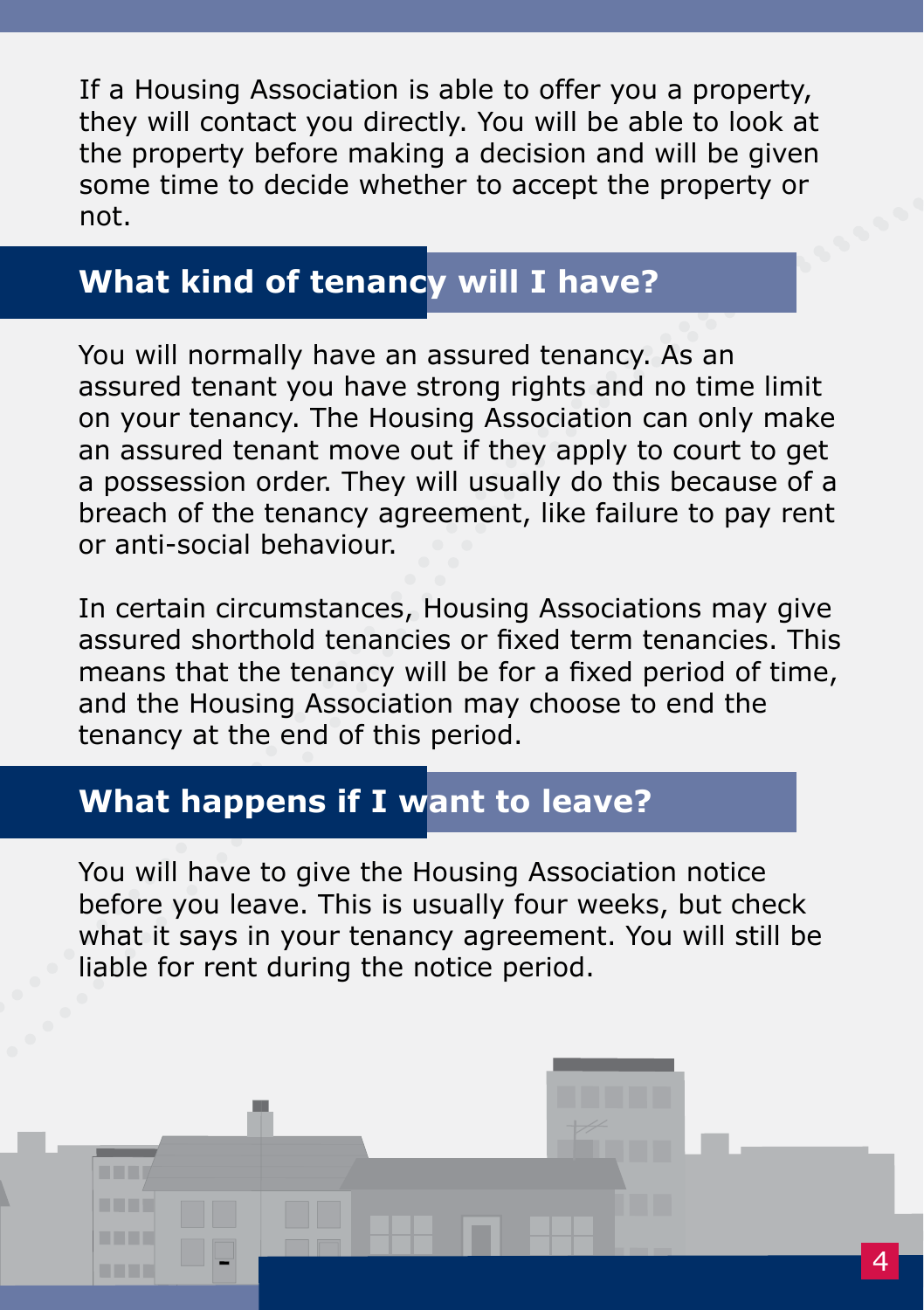### **What do I do if I have a complaint?**

If you feel that your application has not been dealt with properly, or if you are unhappy about a decision that has been made, you have the right to make a complaint.

At the first stage you should contact the person you have been dealing with. If the problem cannot be resolved in this way you can use the Housing Association's formal complaint procedure – a leaflet explaining the procedure should be available directly from them.

### **Housing Association contacts**

#### **Chevin Housing Association**

Head Office, Harrison Street, Wakefield WF1 1PS Phone: 0845 270 1088 Website: www.chevinha.co.uk

#### **Riverside English Churches Housing Group**

2 Estuary Boulevard, Estuary Commerce Park, Liverpool LS24 8RF Phone: 0845 111 0000 Website: www.riverside.org.uk

#### **Home Group**

2 Gosforth Parkway, Gosforth Business Park, Gosforth, Newcastle Upon Tyne NE12 8ET Phone: 0845 155 1234 Website: www.homegroup.org.uk

#### **Jephson Housing Association Group**

Jephson House, Blackdown, Leamington Spa, Warwickshire CV32 6RE Phone: 01926 339311 Website: www.jephson.org.uk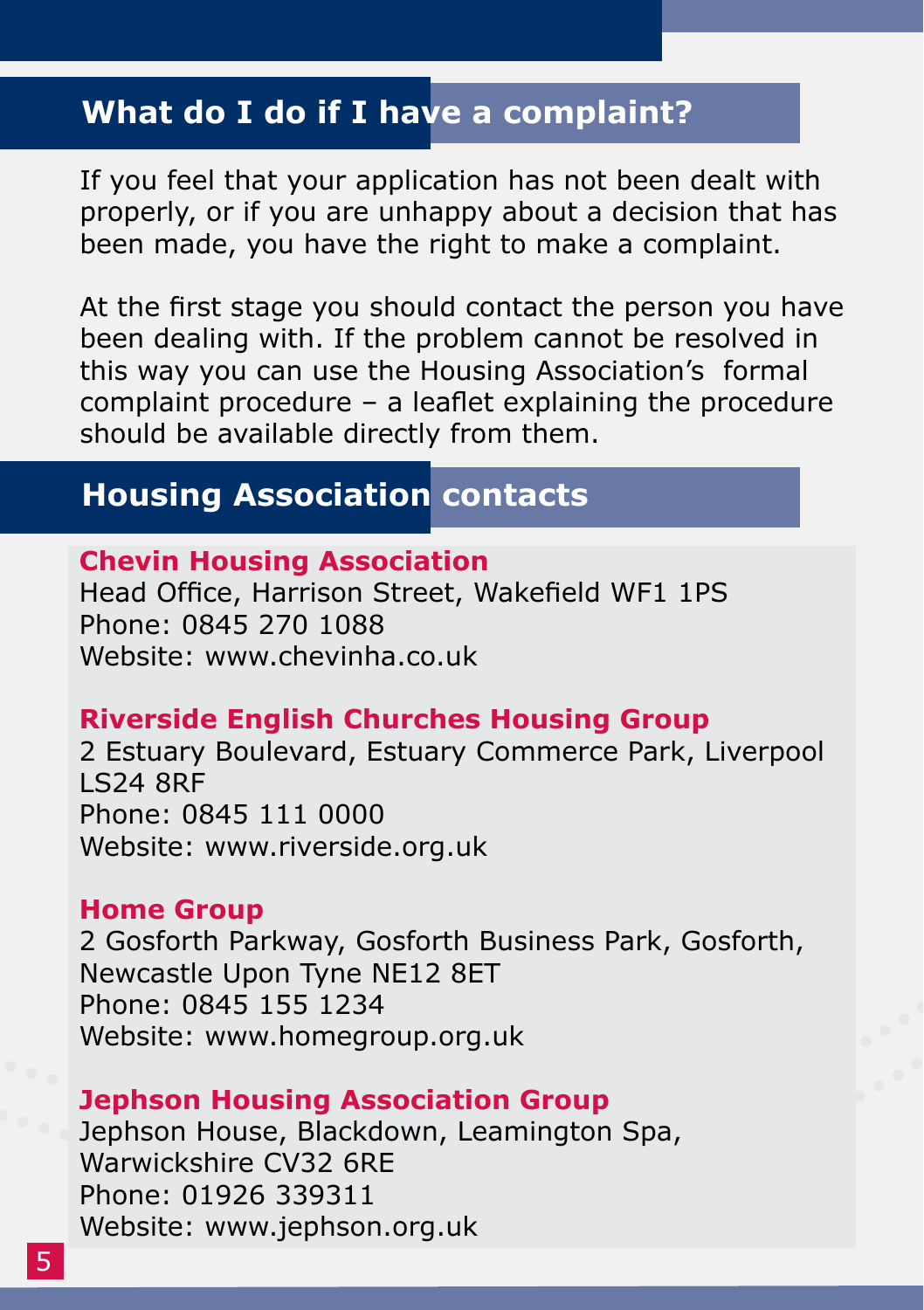#### **"Johnnie" Johnson Housing**

Astra House, Spinners Lane, Poynton SK12 1GA Phone: 0845 604 1095 Website: www.jjhousing.co.uk

#### **Guinness Northern Counties**

Bower House, 1 Stable Street, Hollinwood, Oldham OL9 7LH Phone: 0161 219 7000 Website: www.guinnesspartnership.com

#### **Places for People Homes**

18 Craven Drive, South Rings Business Park, Bamber Bridge, Preston, Lancashire PR5 6BZ Phone: 0800 432 0002 Website: www.placesforpeople.co.uk

#### **Sanctuary Housing Association**

Sanctuary House, Unit 15, Killingbeck Drive, Leeds LS14 6UF Phone: 0800 781 0401 Website: www.sanctuary-housing.co.uk

#### **South Yorkshire Housing Association**

43-47 Wellingston Street, Sheffield S1 4HF Phone: 0114 290 0200 Website: www.syha.co.uk

#### **Yorkshire Housing**

Sovereign Court, 300 Barrow Road, Sheffield S9 1JQ Phone: 0114 256 4200 Website: www.yorkshirehousing.co.uk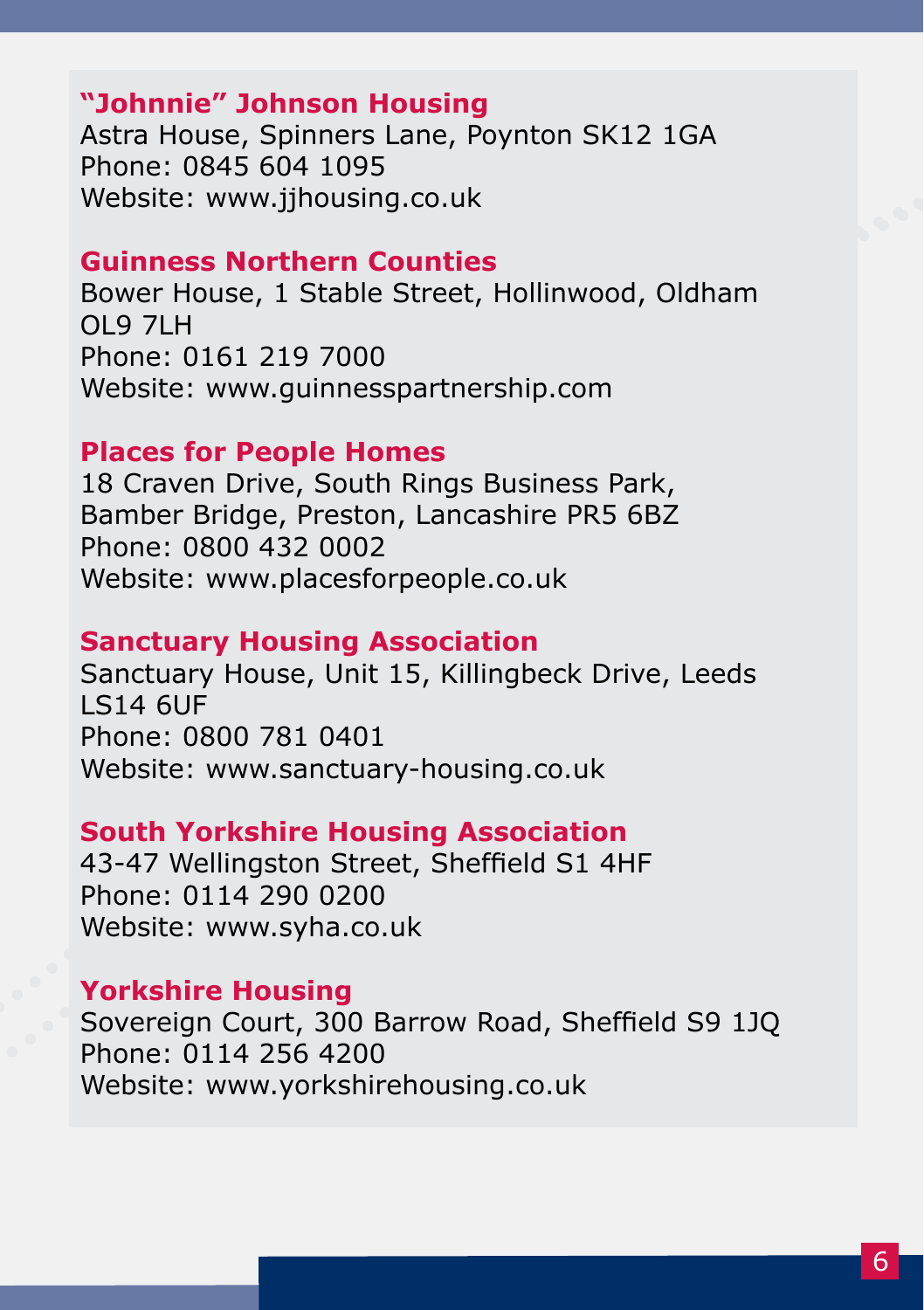The following Housing Associations only provide housing for older people.

#### **Anchor Housing Association**

Milestone Place, 100 Bolton Road, Bradford BD1 4DH Phone: 0845 140 2020 Website: www.anchor.org.uk

#### **Cooke Almshouse Charity**

'High View', 47 Tiln Lane, Retford DN22 6SN Phone: 01777 706858

#### **Hanover Housing Association**

Nelson House, Alington Road, Eynesbury, St Neots, Cambridgeshire PE19 6RE Phone: 0800 280 2575 Website: www.hanover.org.uk

#### **Housing 21**

The Triangle, Baring Road, Beacons ield HP9 2NA Phone: 0345 606 6363 Website: www.housing21.co.uk

#### **Railway Housing Association**

Bank Top House, Garbutt Square, Neasham Road, Darlington DL1 4DR Phone: 01325 482125 Website: www.railwayha.co.uk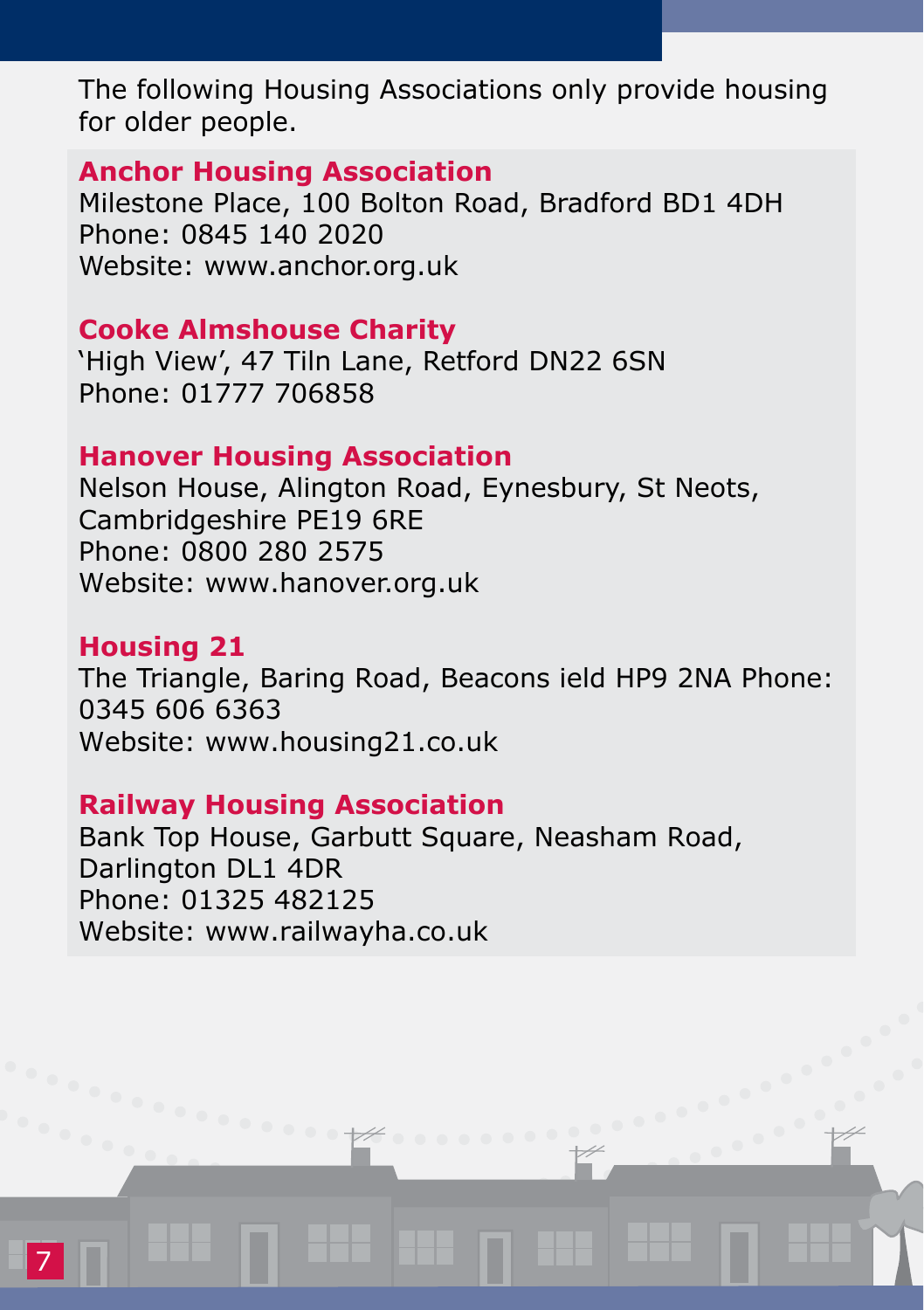The following schemes provide extra care housing for older people who have additional supported housing needs.

**Chevin Housing Association** Harrogate Court, Denaby, Doncaster

#### **Housing 21**

Charles Court, Armthorpe, Doncaster Rokeby Gardens, Kirk Sandall, Doncaster

If you are interested in this type of housing please contact Doncaster HomeChoice on 01302 862628 or email info@doncasterhomechoice.co.uk.

The following schemes are for young single people. Both provide hostel accommodation with support.

#### **Doncaster YMCA**

Goodall House, 31 Wood Street, Doncaster DN1 3LH Phone: 01302 342148 Website: www.doncasterymca.org.uk

### **Salvation Army Housing Association**

Doncaster Foyer, Chequer Road, Doncaster DN1 2AA Phone: 01302 764800 Website: www.saha.org.uk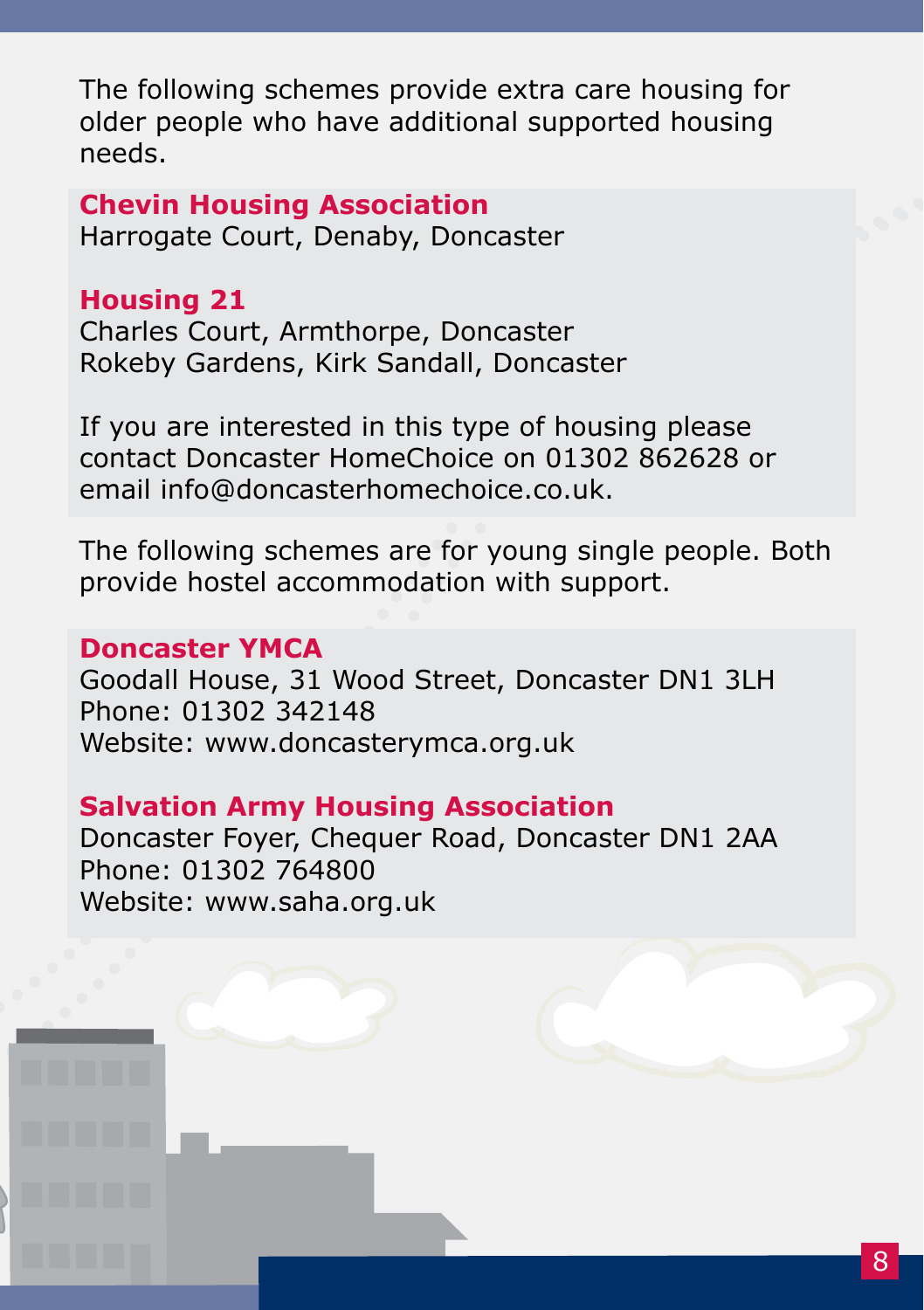### **Useful contacts**

#### **Doncaster HomeChoice**

To join Doncaster Council's housing register, or to amend an existing application so that you can be nominated for Housing Association properties, log on to www.doncasterhomechoice.co.uk or contact the Doncaster HomeChoice team.

Doncaster HomeChoice St. Leger Court White Rose Way Doncaster DN4 5ND Phone: 01302 862628 Email: info@doncasterhomechoice.co.uk

#### **Doncaster Council**

*Housing Options* 

If you are in need of advice on your housing options or may become homeless, Doncaster Council's Housing Options team may be able to find accommodation for you or offer advice and assistance to help you retain your current accommodation.

Housing Options and Homelessness Advice Doncaster Civic Office Waterdale Doncaster DN1 3BU Phone: 01302 862043 Website: www.doncaster.gov.uk Email: housingoptionsteam@doncaster.gov.uk In person: Doncaster Civic Office, Waterdale, Doncaster DN1 3BU (open Monday to Friday 8.30am to 5pm)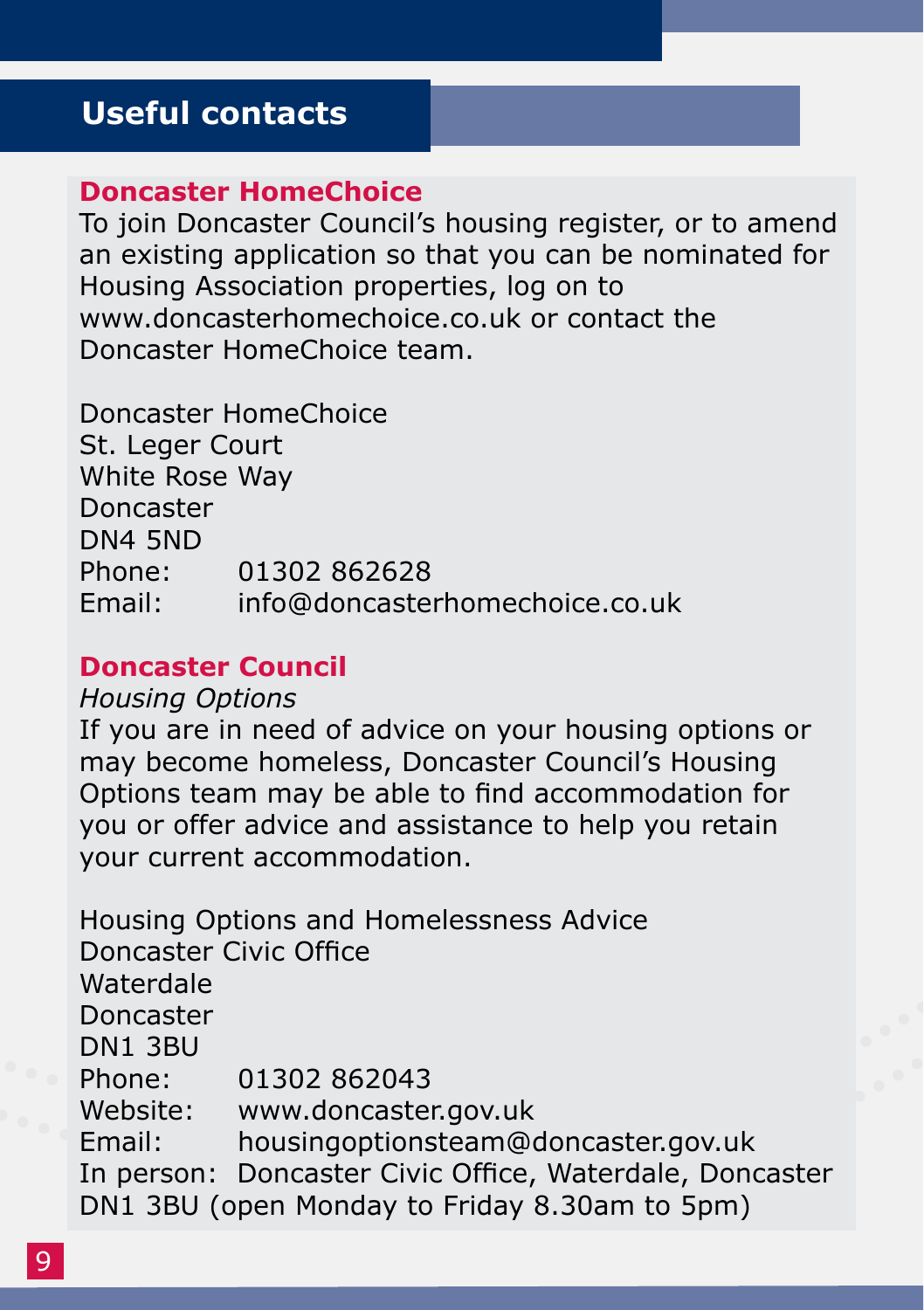#### *Housing Benefit and Council Tax Benefit Section*

To claim for Housing Benefit, or for more information about claiming Housing Benefit for a Housing Association tenancy, contact the Housing Benefit and Council Tax Benefit Section.

Housing Benefit and Council Tax Benefit Section Colonnades House, Duke Street, Doncaster DN1 1ER

Phone: 01302 735336 Website: wwww.doncaster.gov.uk Email: housing.benefits@doncaster.gov.uk In person: Doncaster Civic Office, Waterdale, Doncaster DN1 3BU (open Monday to Friday 8.30am to 5pm)

### **Other housing options**

#### **Buying a home**

A HomeBuy Agent is a one stop shop, allowing you to apply for a whole host of schemes and developments regardless of the supplier by completing just one application form. Plumlife specialise in shared and low cost home ownership, as well as affordable homes to rent now and buy later, and are the designated HomeBuy Agent for Yorkshire. If you are interested in affordable housing, you can contact Plumlife using the contact details below.

Plumlife Sales Southern Gate, 729 Princess Road Manchester M<sub>20</sub> 2LT Phone: 0161 447 5050 Website: www.plumlife.co.uk Email: enquiries@plumlife.co.uk